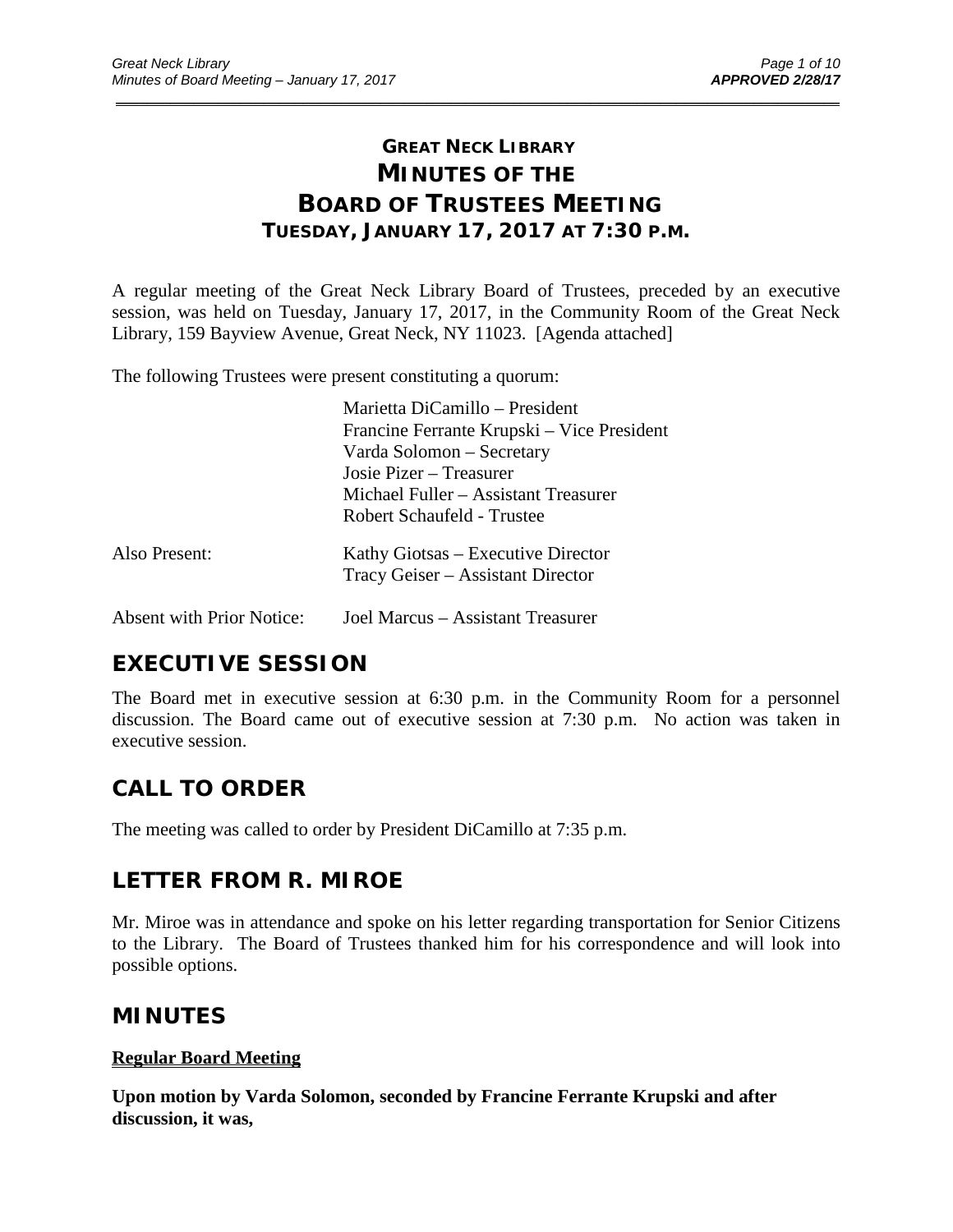**RESOLVED,** that the Great Neck Library Board of Trustees approve the Minutes of the December 19, 2016 Regular Board Meeting as presented.

**VOTE:** Yes – 6 (DiCamillo, Ferrante-Krupski, Solomon, Pizer, Fuller, Schaufeld) *MOTION CARRIED UNANIMOUSLY*

# **TREASURER'S REPORT**

## **Upon motion by Josie Pizer, seconded by Michael Fuller and after discussion, it was,**

**RESOLVED,** that the Great Neck Library Board of Trustees accept the following financial reports which have been reviewed by the Treasurer:

- January 10, 2017, Treasurer's Report;
- Warrant dated December 3, 2016 through January 6, 2017, which has been reviewed by the Treasurer, the sums set against their respective names, amounting in the aggregate to \$1,098,880.65.
- Payroll Warrants for pay dates December 8 and December 22, 2016, which have been reviewed by the Treasurer, (in the amounts of \$141,064.93 and \$134,138.12, respectively,) for a total of \$273,203.05.

**VOTE:** Yes – 6 (DiCamillo, Ferrante-Krupski, Solomon, Pizer, Fuller, Schaufeld) *MOTION CARRIED UNANIMOUSLY*

# **PAYROLL CHANGES**

### **Upon motion by Josie Pizer, seconded by Varda Solomon, and after discussion, it was,**

**RESOLVED,** that the Great Neck Library Board of Trustees accept the Payroll Changes report of December 5, 2016 through January 18, 2017 as edited, which have been reviewed by the Finance Committee.

**VOTE:** Yes – 6 (DiCamillo, Ferrante-Krupski, Solomon, Pizer, Fuller, Schaufeld) *MOTION CARRIED UNANIMOUSLY*

# **REPORTS**

## **Branch Committee**

Trustee Fuller reported that a committee meeting was held at the Lakeville Branch on January 5<sup>th</sup>. Ruth Klement was recognized for her exceptional service and a moment of silence was observed. The meeting was a town hall format and suggestions for improvements and expansion were discussed for the Lakeville Branch. Rumors of the branch closing were dispelled.

A town hall format meeting will be held at the Station Branch in the month of February and Parkville's town hall meeting will be scheduled in March. The exact dates will be announced.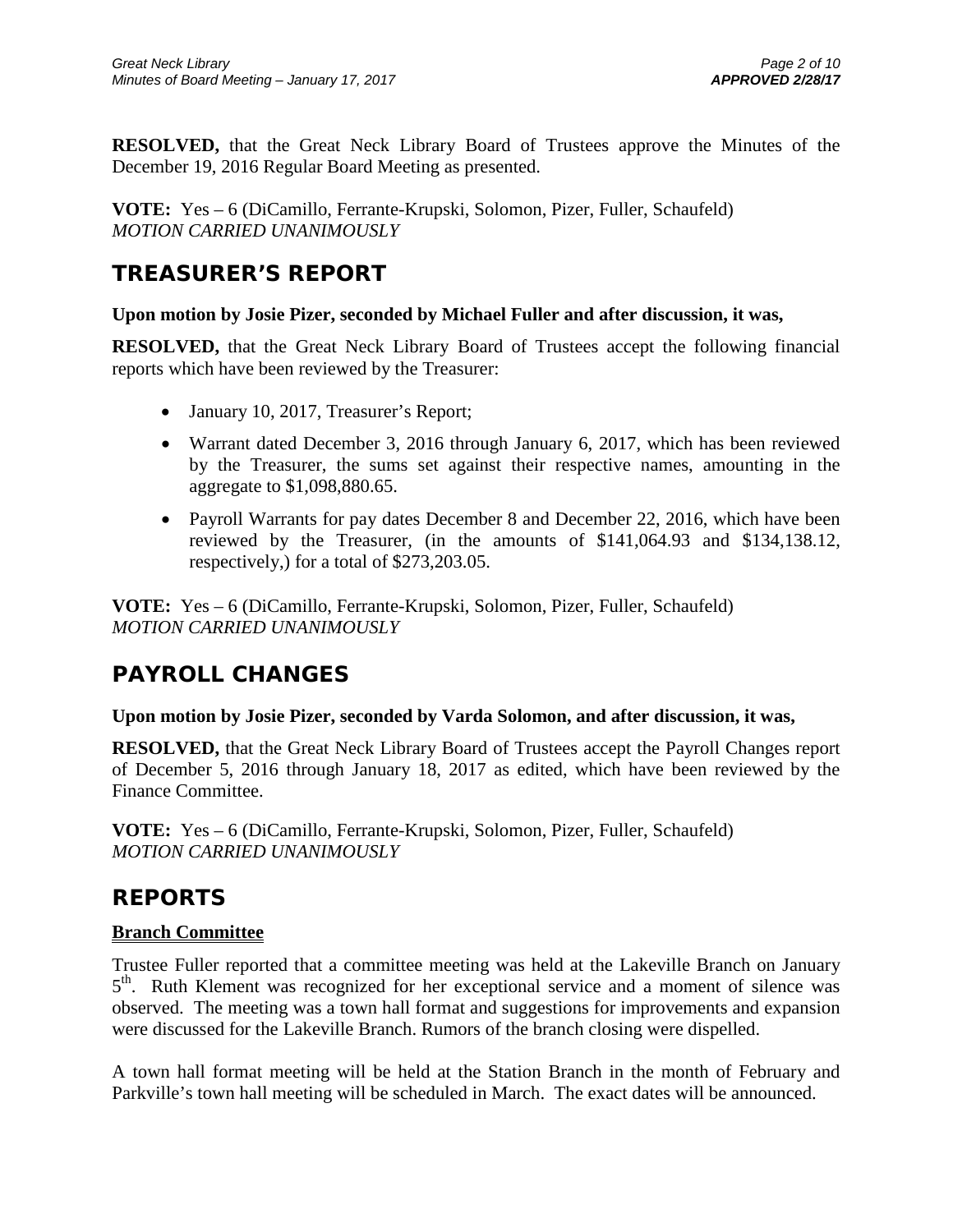### **Main Building Committee**

President DiCamillo reported that curb cuts for the Main Library and the Construction Punch List are being worked on.

Trustee Schaufeld reported that a Landscaping Committee Meeting is scheduled for January 18th at the Main Library and that installation of equipment for the Main Library Community Room is almost complete. A new screen is expected to be installed on Thursday, January  $19<sup>th</sup>$ .

### **Policy Committee**

Trustee Marcus was absent with prior notice. A committee meeting is scheduled for February  $8^{th}$ , 2017.

### **Programming Committee**

Trustee Solomon reported that a program on the Constitution was well received and a chess group has been meeting at the Main Library on Wednesday afternoons. Publicity is being increased and a new hire for the Programming/Outreach Coordinator is on the evening's agenda for approval by the Board of Trustees.

### **Fundraising Committee**

Vice President Ferrante Krupski reported that a meeting will be scheduled after the 2017-18 Board Committee appointments are made.

#### **Staff Reports**

Trustee Pizer awaits response for December questions on staff reports. She will email her questions for the January reports to Executive Director Kathy Giotsas,

#### **Assistant Director's Report**

Assistant Director Tracy Geiser is actively working with the Lakeville staff to ensure the branch is operating smoothly. Interviews for the Lakeville Branch Head position will be held shortly.

Text of the Assistant Director's written report dated January 17, 2017 below:

I would like to thank Josie Pizer and Varda Solomon for their years of service to the Great Neck community as Board representatives. You have both worked ceaselessly to give the community a beautiful new library. I hope to see you both frequenting the library as "regular" patrons and not running from meeting to meeting. Enjoy your time.

#### **STAFFING:**

A good portion of December was spent interviewing for our open positions. All postings have been posted on job sites, list servs and our webpage as well as in-house. We are very excited to begin welcoming our new staff members.

I have continued working with the branches and department heads on filling the rest of their staff vacancies. Updated schedules have been added to our scheduling software and letters will now be sent to each part timer with their permanent schedules. The addition of clerks and two new part time librarians to work between all buildings will be a huge help.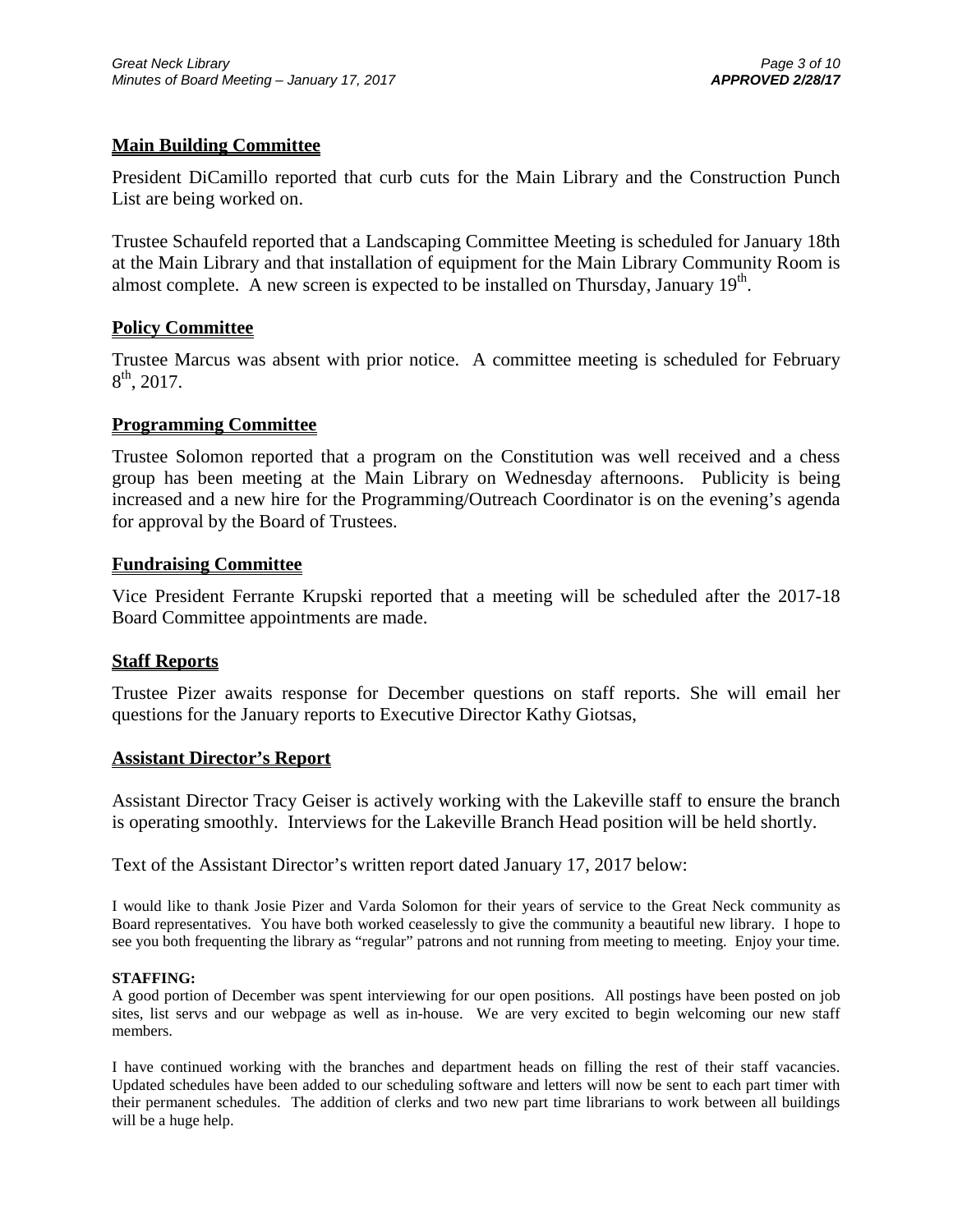#### **MAIN:**

I am continuing to work with Charlie on the building punch list. Vinny from VRD has been in to take care of quite a few items but outside companies have to be called in to complete some of the other issues.

January 12, 2017 was chosen as the training date with JNS and VRD of the building maintenance system. Charlie, Ever and myself will be shown how everything works in the boiler room. The three of us will also be attending a hands-on Facilities Management course in Hauppauge in January.

Shelvers and clerks continue working to put the items back on the shelves. Duplicates and other carefully selected items will be transferred to each of the branches to help with their collections as well.

Pam and I are continuing to work on getting Hoopla in for January. She spoke with our Midwest representative last week concerning any technology needs (she included Moe Kiswani and Garry in on this) as well as contract information. All paperwork has been filled out and signed and is being sent over to Midwest.

Kathy, Deidre and myself met with the Mom's Group on December 22, to discuss their concerns with the Children's room. We did express to them that some of the items that they were concerned about have already been addressed and that we will continue to work on their list.

#### **BRANCHES:**

On December 14<sup>th</sup> we suddenly lost our beloved Lakeville Branch Head, Ruth Klement. The Board graciously allowed us to close Lakeville on the day of Ruth's funeral for which we are very grateful. Losing Ruth has been a large blow that we are still working through. I have been working diligently with Mina, Ruth's second in command to make sure that Lakeville is staffed and that programming continues as usual.

On Thursday, December 1<sup>st</sup>, Jani-King and a dumpster were at Station to empty out the back rooms.

Charlie and I were at Parkville on Saturday, December 3rd with Jani-King, emptying the backroom.

The January 5<sup>th</sup> Branch Committee meeting will be hosted at Lakeville. Patrons are welcome to attend to discuss the future of Lakeville. One of agenda items will be how best to memorialize Ruth Klement.

The cartons of books located in the Parkville backroom were brought back to Main on Thursday, December 15<sup>th</sup> with the help of Jani-King. Charlie has contacted Joe from Parkville school who will have the backroom cleaned up. Everything will be dusted, washed down and the carpet will be cleaned as well.

#### **Executive Director's Report**

Executive Director Kathy Giotsas reported interviews were held for multiple positions and new personnel appointments are on the evening's agenda for Board approval.

Text of the Executive Director's written report dated January 13, 2017 below:

#### **ADMINISTRATION**

This past month we have been working to fill the gap of the business manager. Jill has been working additional hours to ensure that payments are processed. Tracy has been putting in the new staff schedules into Time Vantage and I have been pulling reports for review from Sage50 and reviewing bills for payments.

All the new library hours have been implemented. The new hours add an additional six hours to the library schedule that existed prior to the closing of Main. We have been getting requests from students to stay open past 9:00 for studying but at this point we need to fill the take care of staffing and find out the needs of the Main and the branches. We can review the opening for study hours during exam time in the spring.

In the past two months I have had patrons visit my office expressing their thoughts on how wonderful the library looks and they appreciate our hard work in finishing the job.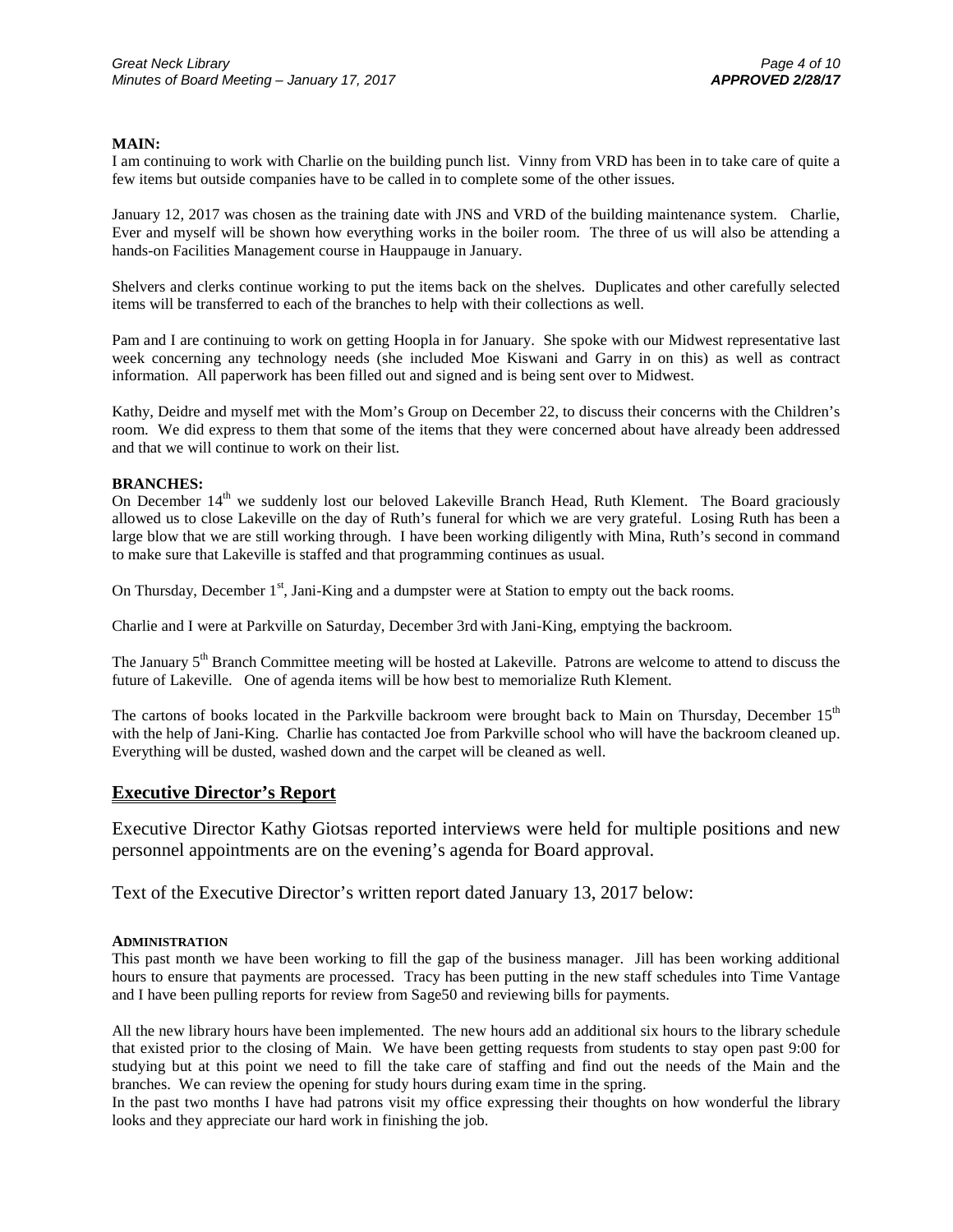#### **BUILDING**

We finally received out CO for the town of North Hempstead. We have also been working with VRD to complete the punch list. We hope to have the punch list finished by the end of January. We still have over \$300,000 in retainage in case the work is not completed.

There were a few issues with the rain and entry way but maintenance took care of things by putting carpeting on the floor. We also saw a few leaks which we informed VRD and they are resolving those issues. The paging system was installed and is working.

We are working with the furniture manufacturer to replace some of the chairs that are breaking. We will be changing them to gliding chairs. The manufacturers with take care of that without extra cost.

The lease for Lakeville is coming up for renewal and the landlord has approached me to renegotiate. He did inform me he is willing to review pricing per square feet.

#### **PERSONNEL**

This passed month we have been interviewing for several positions and have given offers to the following:

- Youth Services Coordinator Adam Hinz
- Program/Outreach Coordinator Donna Litke
- Levels Manager Jamie LaGasse
- Business Manager Steven Kashkin
- Two Part-Time Librarians –

We have been having trouble finding the appropriate candidate for the position of Technology Coordinator. We will be reposting the position.

This passed month has been hard with the loss of Ruth Klement. All the staff has been assisting in filling the gaps in the schedule. We will be filling the position by February.

The staff has been hit hard this month with the cold and flu. We have been managing but we have been stretching resources.

#### **RELOCATION**

In January we will be bringing back the rest of the materials that are in storage. We will be bringing back the two pianos and the artwork. We hope that with the new Program/Outreach person they will be heavily used and displayed.

The Children's Department has also purchased many new toys for the little ones. They have also made room for more books. We had a meeting with the four of the Great Neck Moms so they can voice their concerns regarding the Children's Room layout. The automatic door opener was taken care of two months ago and we are opening the program room in the morning and in the afternoon for children to play.

#### **TECHNOLOGY**

Profound has completed the work for the community room and we have used the space since the installation. The surveillance system and keyless entry has also been installed but has not been implemented. We will be working with our IT consultant to implement it by the end of the month.

We are still having issues with Optimum but they have sent out technicians to resolve the problems. It appears that it is a problem with outside lines.

# **OLD BUSINESS**

#### **(a) Policy Manual Changes**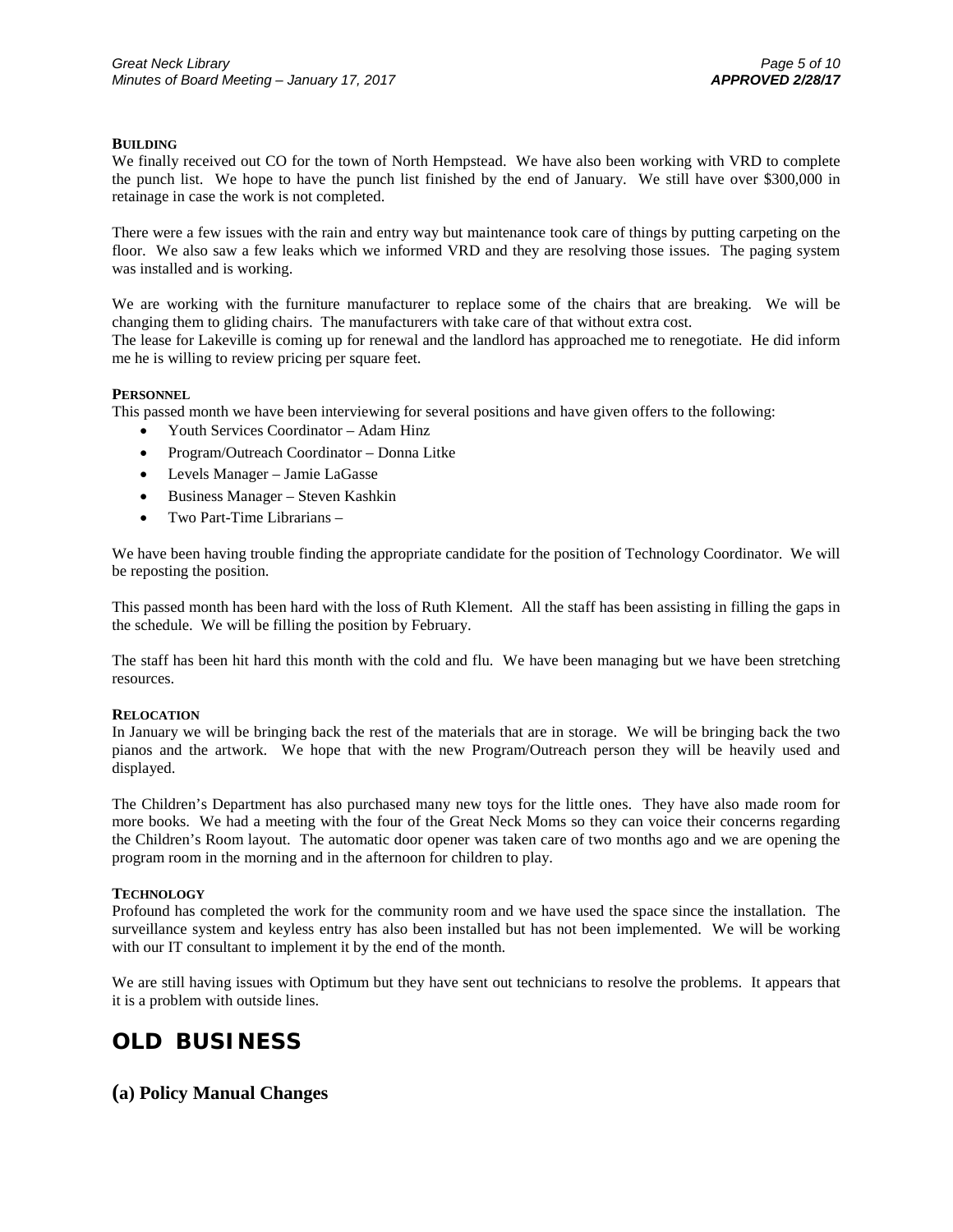## **Amend Section 500-50/Hours of Service-Third Read & Vote**

## **Upon motion by Francine Ferrante Krupski, seconded by Michael Fuller, and after discussion, it was,**

**RESOLVED,** that the Great Neck Library Board of Trustees accept the changes to Section 500- 50 (Hours of Service) and that it be incorporated in the Board Policy Manual accordingly. [copy attached]

**VOTE:** Yes – 6 (DiCamillo, Ferrante-Krupski, Solomon, Pizer, Fuller, Schaufeld) *MOTION CARRIED UNANIMOUSLY*

### **Amend Section 300-20/Job Description Business Manager-Third Read & Vote**

**Upon motion by Varda Solomon, seconded by Robert Schaufeld, and after discussion, it was,**

**RESOLVED,** that the Great Neck Library Board of Trustees accept the changes to Section 300- 20 (Responsibilities of the Business Manager) and that it be incorporated in the Board Policy Manual accordingly. [copy attached]

**VOTE:** Yes – 6 (DiCamillo, Ferrante-Krupski, Solomon, Pizer, Fuller, Schaufeld) *MOTION CARRIED UNANIMOUSLY*

### **Amend Section 200-40/Board Commttees-Third Read & Vote**

**Upon motion by Michael Fuller, seconded by Francine Ferrante Krupski, and after discussion, it was,**

**RESOLVED,** that the Great Neck Library Board of Trustees accept the changes to Section 200- 40 (Board Committees) and that it be incorporated in the Board Policy Manual accordingly. [copy attached]

**VOTE:** Yes – 6 (DiCamillo, Ferrante-Krupski, Solomon, Pizer, Fuller, Schaufeld) *MOTION CARRIED UNANIMOUSLY*

### **(b) RFID Discussion**

A discussion on bins, diverters and pricing took place. Costs associated for expanding beyond the staff recommended five (5) bins and diverters were requested. Executive Director Kathy Giotsas will follow up and report back to the Board of Trustees.

# **NEW BUSINESS**

## **Appointment of Outreach/Program Coordinator**

**Upon motion by Robert Schaufeld, seconded by Varda Solomon, and after discussion, it was,**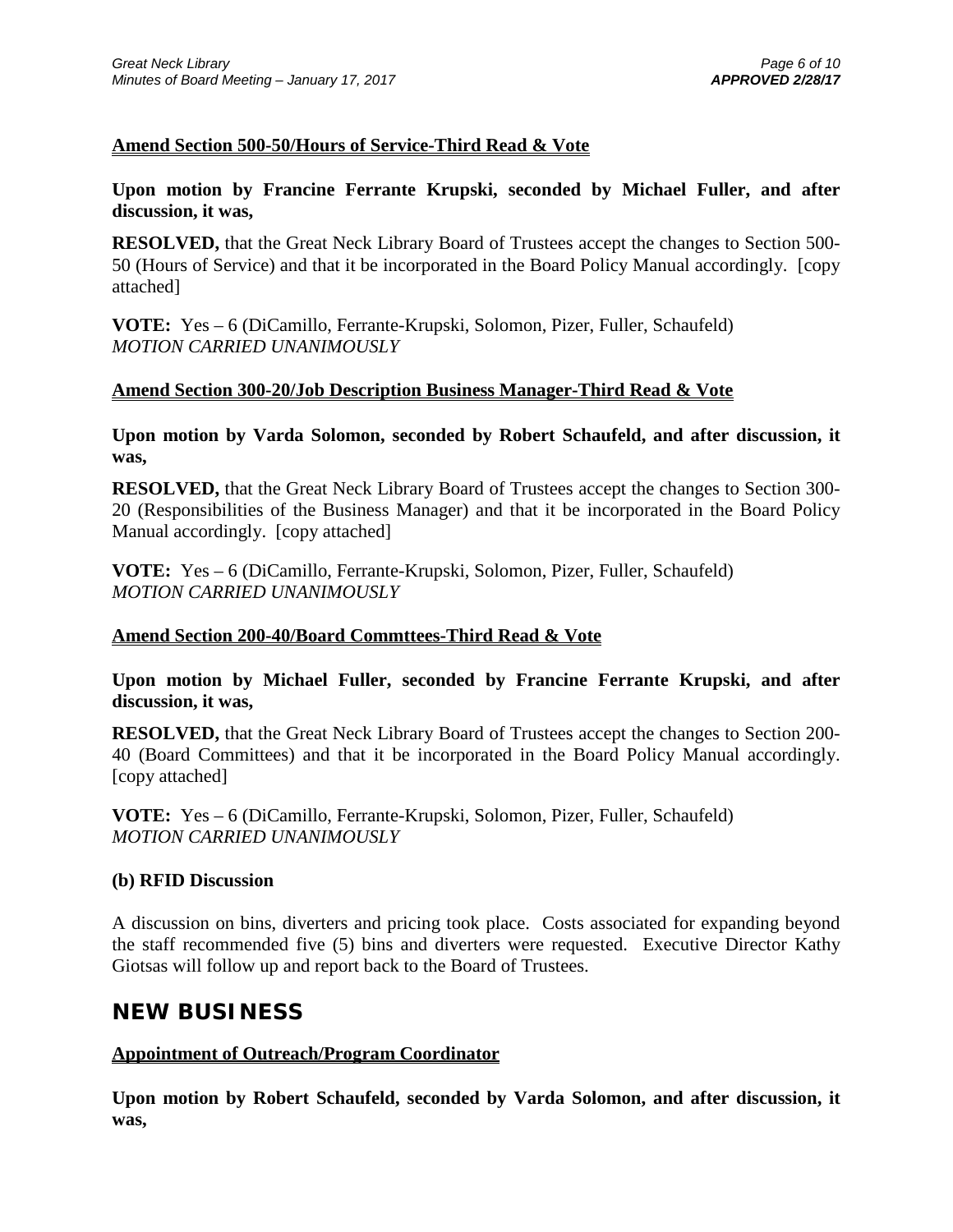**RESOLVED,** that the Great Neck Library Board of Trustees approve the appointment of Donna Litke to the new position of Program/Outreach Coordinator for a three year term with a six month probationary period and annual reviews to assess performance and salary increases, effective January 18, 2017, at an annual salary of \$ 65,000.00.

**VOTE:** Yes – 6 (DiCamillo, Ferrante-Krupski, Solomon, Pizer, Fuller, Schaufeld) *MOTION CARRIED UNANIMOUSLY* 

### **Appointment of Youth Services Coordinator**

### **Upon motion by Michael Fuller, seconded by Varda Solomon, and after discussion, it was,**

**RESOLVED,** that the Great Neck Library Board of Trustees approve the appointment of Adam Hinz to the new position of Youth Services Coordinator for a three year term with a six month probationary period and annual reviews to assess performance and salary increases, effective January 18, 2017, at an annual salary of \$ 85,000.00.

**VOTE:** Yes – 6 (DiCamillo, Ferrante-Krupski, Solomon, Pizer, Fuller, Schaufeld) *MOTION CARRIED UNANIMOUSLY*

*Public Comment(s): R. Gilliar, N. Penner*

#### **Appointment of Business Manager**

#### **Upon motion by Josie Pizer, seconded by Michael Fuller, and after discussion, it was,**

**RESOLVED,** that the Great Neck Library Board of Trustees approve the appointment of Steven Kashkin to the position of Business Manager for a three year term with a six month probationary period and annual reviews to assess performance and salary increases, effective January 23, 2017, at an annual salary of \$ 90,000.00.

**VOTE:** Yes – 6 (DiCamillo, Ferrante-Krupski, Solomon, Pizer, Fuller, Schaufeld) *MOTION CARRIED UNANIMOUSLY*

*Public Comment: N. Penner*

#### **Appointment of Levels Manager**

**Upon motion by Robert Schaufeld, seconded by Michael Fuller, and after discussion, it was,**

**RESOLVED,** that the Great Neck Library Board of Trustees approve the appointment of Jamie LaGasse to the new position of Levels Manager for a three year term with a six month probationary period and annual reviews to assess performance and salary increases, effective February 6, 2017, at an annual salary of \$ 65,000.00.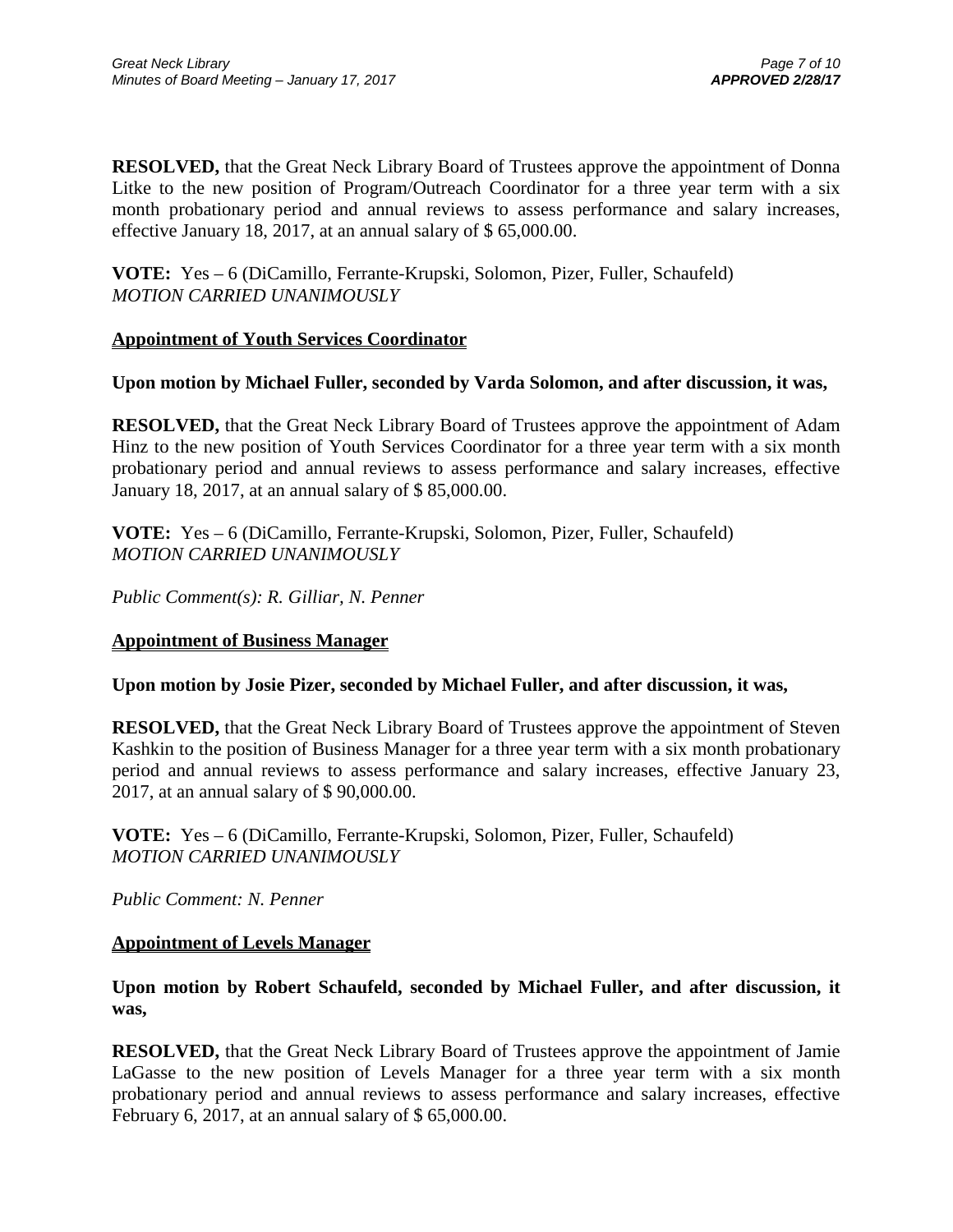**VOTE:** Yes – 6 (DiCamillo, Ferrante-Krupski, Solomon, Pizer, Fuller, Schaufeld) *MOTION CARRIED UNANIMOUSLY*

## **Appointment of Facilities Manager**

## **Upon motion by Varda Solomon, seconded by Francine Ferrante Krupski, and after discussion, it was,**

**RESOLVED,** that the Great Neck Library Board of Trustees approve the appointment of Charles Wohlgemuth to the new position of Facilities Manager for a three year term with a six month probationary period and annual reviews to assess performance and salary increases, effective January 18, 2017, at an annual salary of \$ 70,000.00.

**VOTE:** Yes – 5 (Ferrante-Krupski, Solomon, Pizer, Fuller, Schaufeld) Abstention - 1 (DiCamillo) *MOTION PASSED*

### **Amend Prior Resolution for Security Company**

## **Upon motion by Robert Schaufeld, seconded by Michael Fuller, and after discussion, it was,**

**MOVED,** that the Great Neck Library Board of Trustees amend the prior resolution of November 15, 2016 and hire Security USA at the rate of \$18.50 per hour for security at the Main Library on Friday and Saturday evenings when Levels is in session, to be charged to the Service Contract line of the Budget, pending contract review by legal.

After discussion, the motion was amended. **Upon motion by Robert Schaufeld, seconded by Michael Fuller, and after discussion, it was,**

**RESOLVED,** that the Great Neck Library Board of Trustees amend the prior resolution of November 15, 2016 and hire Security USA at the rate of \$18.50 per hour, figure not to exceed \$8,000 annually, for security at the Main Library on Friday and Saturday evenings when Levels is in session, to be charged to the Service Contract line of the Budget, pending contract review by legal.

**VOTE:** Yes – 6 (DiCamillo, Ferrante-Krupski, Solomon, Pizer, Fuller, Schaufeld) *MOTION CARRIED UNANIMOUSLY*

*Public Comment: E. Allen*

## **Approval to Proceed with HR Consulting Firm**

**Upon motion by Francine Ferrante Krupski, seconded by Varda Solomon, and after discussion, it was,**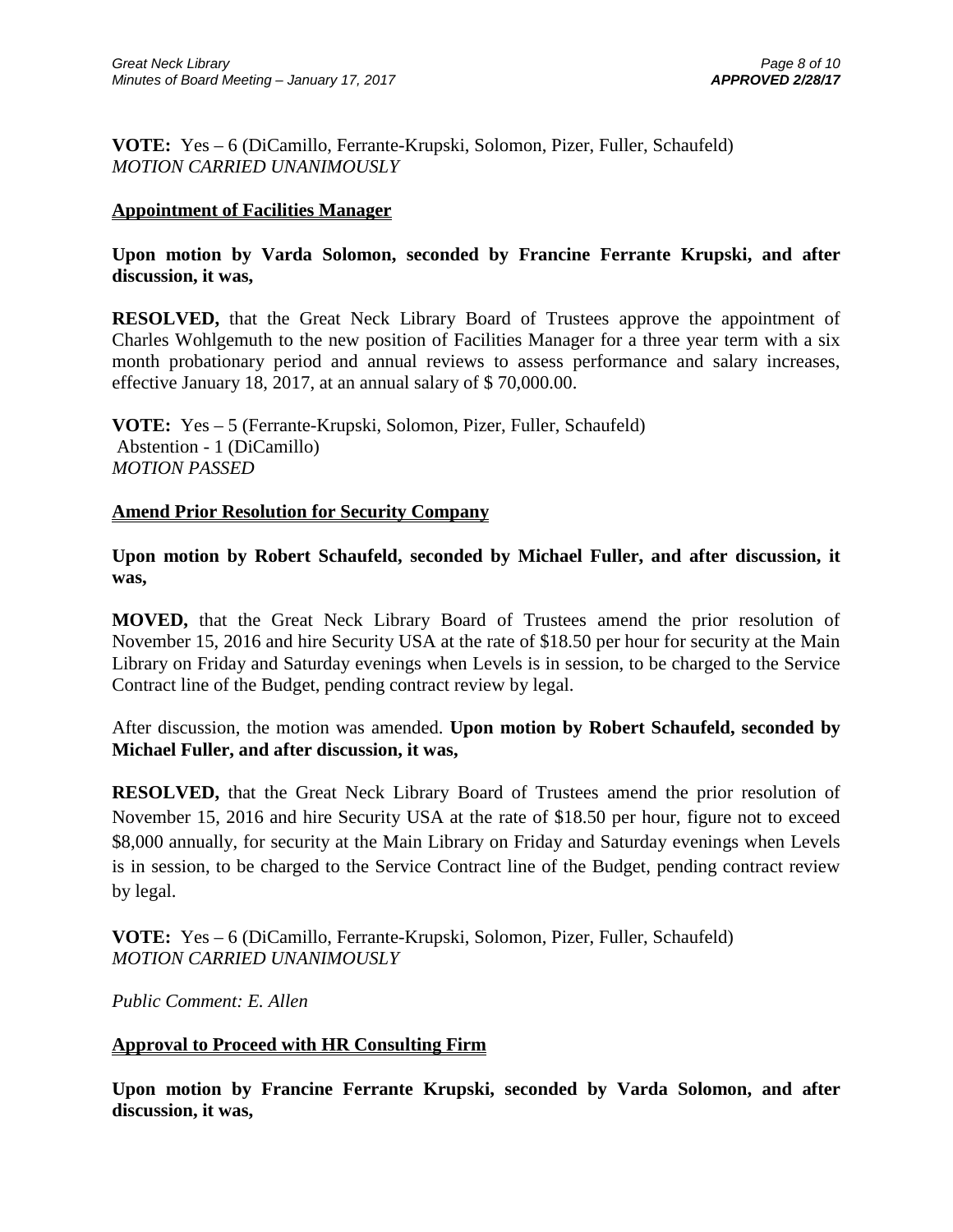**RESOLVED,** that the Great Neck Library Board of Trustees retain the services of Pear HR Solutions to act as Human Resource Consultants for a one month period for the fixed sum of \$4,150.00 per month; such funds to be taken from the Main Building and Special Services Fund.

**VOTE:** Yes – 6 (DiCamillo, Ferrante-Krupski, Solomon, Pizer, Fuller, Schaufeld) *MOTION CARRIED UNANIMOUSLY*

### **Approval of Automated Material Handling System (AMH) for RFID**

**Upon motion by Francine Ferrante Krupski, seconded by Robert Schaufeld, and after discussion, it was,**

**RESOLVED,** that the Great Neck Library Board of Trustees approve the purchase of an Automated Materials Handling (AMH) System from BiblioTecha/3M for the Great Neck Library System in the amount not to exceed \$80,000.00; funds to be taken from the Automated Library Fund, pending further research.

**VOTE:** Yes – 6 (DiCamillo, Ferrante-Krupski, Solomon, Pizer, Fuller, Schaufeld) *MOTION CARRIED UNANIMOUSLY*

*Board Comment: This is a conditional resolution. President DiCamillo asked Executive Director Giotsas to call Elmont Library and obtain more information on the concerns of the public and the Board.*

*Public Comment(s): D. Hwee, E. Allen, N. Penner, R. Gilliar*

# **PRESENTATION TO RETIRING MEMBERS OF THE BOARD OF TRUSTEES**

On behalf of the Board, President DiCamillo thanked Josie Pizer and Varda Solomon for their contributions to the Great Neck Library as members of the Board of Trustees. Heartfelt remarks were read and they were presented with Certificates of Appreciation which read as follows: *In appreciation of your diligent and dedicated service to the Great Neck Library, your leadership role in the community, your integrity, and your professional manner.*

# **CORRESPONDENCE**

Ms. Allen was in attendance and spoke on her letter regarding curb cuts for senior citizens and the disabled at the Main Library entrance. Assistant Director Tracy Geiser addressed her concerns and assured her that price quotations were being secured to remedy the situation.

Ms. Allen asked about the weeding policy and was invited to attend future meetings of the Policy & By Laws Committee.

# **OPEN TIME**

Douglas Hwee-Lakeville Lease